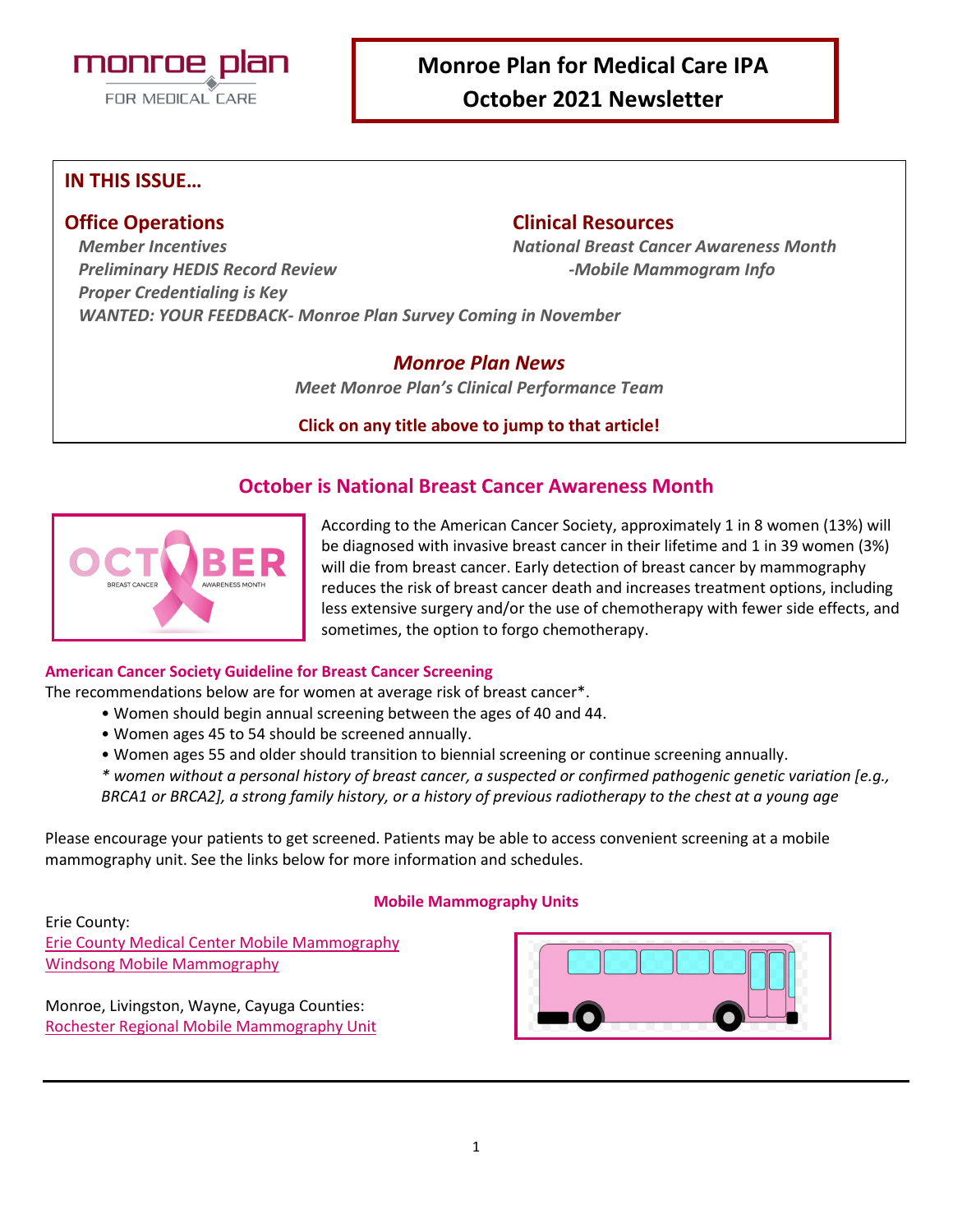

# **Monroe Plan for Medical Care IPA October 2021 Newsletter**

### **MEMBER INCENTIVES Improve Patient Health and Quality**

Molina Healthcare of New York has several incentives that providers can use to encourage hard to motivate or otherwise hesitant patients to stay on top of their preventative health. Breast Cancer Screening is on the list!

#### **How It Works:**

- 1. Molina will send out self-mailer post cards to members who show a gap in care as a reminder to schedule their appointments with providers.
- 2. The member and/or provider fill out the verification information on the post card.
- 3. The member mails the completed pre-paid post card in the mail. The reward should be received within 3-6 weeks.

#### If a member needs a post card, please email **MHNYQuality@molinahealthcare.com.**

| Members who complete the following screenings and exams can earn a \$25 WALMART GIFT CARD:  |  |
|---------------------------------------------------------------------------------------------|--|
| <b>Adults:</b>                                                                              |  |
| Adult Well Visits Ages 19 - 64                                                              |  |
| Breast Cancer Screening (Ages 40+)                                                          |  |
| Cervical Cancer Screening (Ages 21-64) discuss testing options with your provider           |  |
| Colorectal Cancer Screening (Ages 50-75)                                                    |  |
| Diabetes (Note: BOTH of the following tests combined must be completed: HbA1c and Eye Exam) |  |
| Prenatal (1 visit within the first trimester)                                               |  |
| Postpartum (visit 7 to 84 days after birth)                                                 |  |

### **MOLINA CONDUCTING PRELIMINARY HEDIS RECORD REVIEW**

Molina is contractually required to collect and provide medical record documentation for our providers to fulfill NYS and federal regulatory and accreditation requirements. From October 5, 2021, to December 11, 2021, Molina Healthcare will be conducting a "Mock HEDIS Audit." This mock audit is similar to the HEDIS data collection that occurs from January to May.

During the week of October 5<sup>th</sup>, you will receive a a list of patients and the information being requested from their charts. There are several ways to submit the records needed to complete the audit:

- 1. Grant EMR access to the Molina HEDIS Team If your office(s) use an EMR system for medical records keeping, you can arrange for secure "remote" access for the Molina office staff to download the records without inconveniencing your staff. Please contact: Matthew Walker, Senior Program Manager, Phone: (614) 547-3913, Email[: Matthew.Walker@Molinahealthcare.com.](mailto:Matthew.Walker@Molinahealthcare.com)
- 2. Fax requested records to 844-226-8084
- 3. Send requested records via secure email: [RegionB\\_MedRecords@molinahealthcare.com](mailto:RegionB_MedRecords@molinahealthcare.com)
- 4. Mail Records to:

Molina Healthcare NY Attention: HEDIS Quality Improvement 5232 Witz Drive Syracuse, NY 13212

- 5. Arrange for onsite record collection- let your rep know and we will arrange.
- 6. Third Party Vendor- If your office is contracted with a third-party vendor to facilitate, process, and fulfill medical record requests, please use the following reference request number: CIOX/HealthPort: 1965654, IOD: 1622794

Thank you in advance for your help with this project!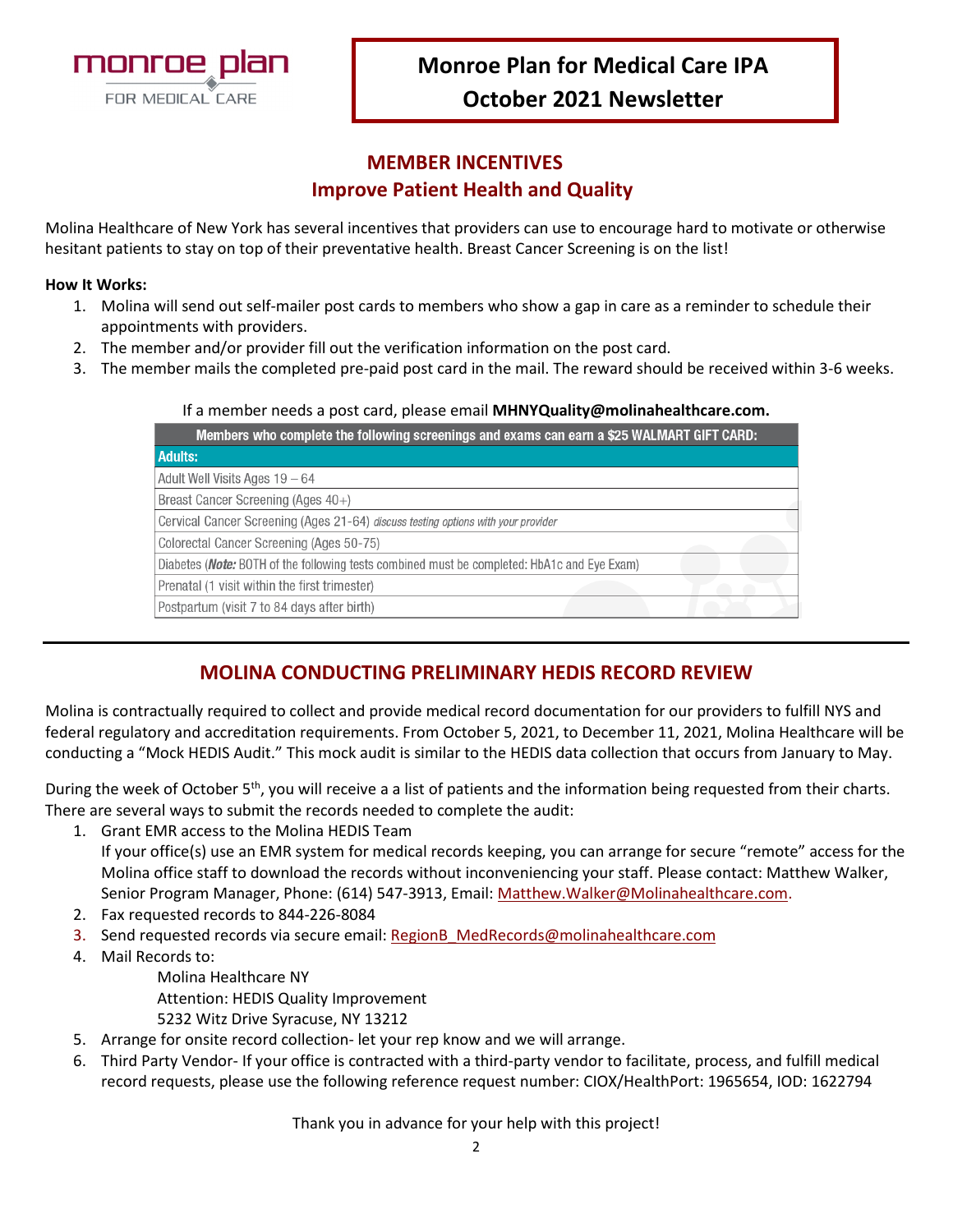

### **WANTED: YOUR FEEDBACK! Monroe Plan Survey Coming in November**

Be on the lookout for a brief, easy-to-complete Monroe Plan Survey in your inbox early November. We are actively interested in learning what we can do differently or better to help your practice achieve its goals. Please take a few minutes to complete the survey so that we can better serve you!

### **PROPER CREDENTIALING ENSURES PROMPT, ACCURATE CLAIMS PAYMENT**

Complete, accurate and up-to-date credentialing is the first step to ensuring that your claims can be paid in a timely fashion and accurately. Help us help you by following the guidelines below!

#### Facilities:

Molina Healthcare of New York, Inc.'s credentialing program has been developed in accordance with State and Federal requirements and the standards of the National Committee of Quality Assurance (NCQA). If you do not have a current HDO/DO form on file, please complete one at this time. To download the HDO/DO form please go to [https://www.molinahealthcare.com/providers/ny/medicaid/forms/fuf.aspx.](https://www.molinahealthcare.com/providers/ny/medicaid/forms/fuf.aspx)

#### Professional Groups:

Professional groups are required to submit updated CAQH forms whenever provider data changes but minimally biannually. Please be sure to submit updated CAQH's as appropriate, re-attest and authorize Molina to view the CAQH application. Remember, Molina may need additional information to complete credentialing. If you have questions, contact MHNY Network Operations teams at [MHNYNetworkOperations@MolinaHealthCare.Com.](mailto:MHNYNetworkOperations@MolinaHealthCare.Com)

| <b>Credentialing FAQ's</b>                    | Answer                                                                  |
|-----------------------------------------------|-------------------------------------------------------------------------|
| We are a facility; do I credential individual | Initial credentialing must be completed prior to finalization of a      |
| providers or as a facility?                   | contract for any organization/facility not currently contracted with    |
| <b>Example: Physical Therapy Office</b>       | Molina Healthcare.                                                      |
| I am a professional how do I initiate         | Molina processes the credentialing. In addition, new provider with      |
| credentialing?                                | an existing contract need to complete a practitioner application.       |
|                                               | Monroe Plan will update our network data and forward the                |
|                                               | credentialing application to Molina.                                    |
| How long does the credentialing process take? | Credentialing can take up to 60 days to complete.                       |
|                                               | Reminder: Once credentialing has been approved with Molina, an          |
|                                               | approval letter will be sent out with the participating effective date. |
|                                               | The facility is considered a non-participating until credentialing is   |
|                                               | complete.                                                               |
| What can delay my credentialing process?      | Incomplete form(s), CAQH expired<br>1.                                  |
|                                               | CAQH not updated                                                        |
|                                               | Failure to attest and authorize Molina to view the application.<br>3.   |
|                                               | Failure to include and attach additional information. Such              |
|                                               | Lability insurance info.                                                |